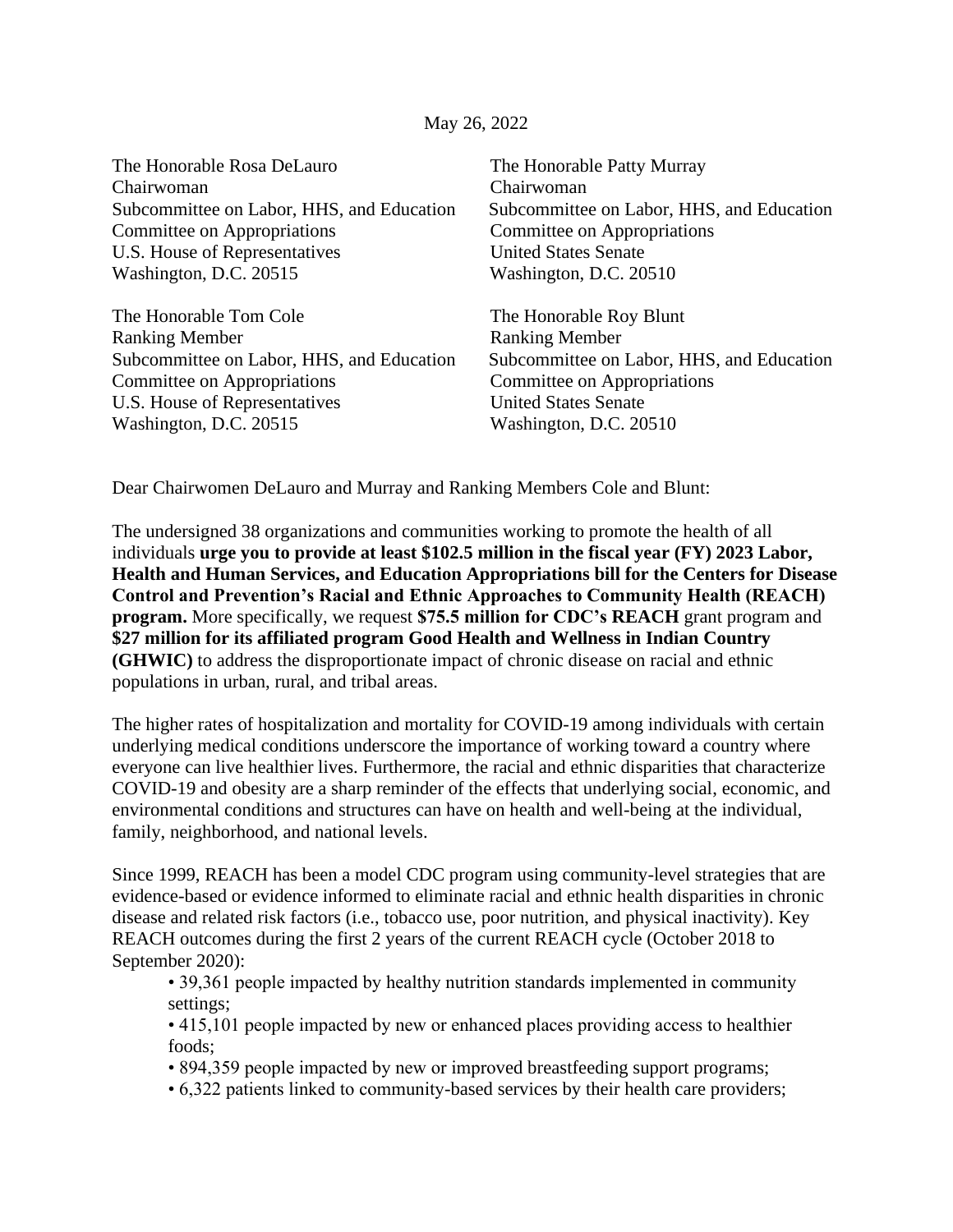• 1,013,589 employees work in settings with new smoke-free and tobacco-free policies.

We thank the L-HHS Subcommittee for funding REACH at \$65.95 million for FY 2022, enough to support 40 communities across the nation. While we are grateful for the support, it still falls short of being able to fund a program in all 50 states and U.S. territories. Moreover, in the latest round of REACH applications, there were 264 approved but unfunded applications, demonstrating the significant demand and need for culturally tailored and community driven programs such as REACH.

Since FY 2017, the Healthy Tribes program, also known as Good Health and Wellness in Indian Country (GHWIC) grant program, has worked with American Indian/Alaska Native (AI/AN) tribal organizations to promote health, prevent disease, reduce health disparities, and strengthen connections to culture and lifeways that improve health and wellness. Congressional funding in FY 2022 included \$22.5 million for GHWIC. However, funds from REACH that support GHWIC only fund 12 tribes directly and support other tribes by funding 4 Urban Indian Health Centers and 12 Tribal Epidemiology Centers (TECs). This program continues to support healthy behaviors in Native communities by supporting coordinated and holistic approaches to chronic disease prevention. In addition, as CDC's largest investment in AI/AN health, the Healthy Tribes program provides resources for tribal communities to create culturally appropriate and effective public health approaches that expand the program's reach and impact by working with tribal organizations, including Urban Indian Organizations.

**We are urging Congress to fund at least \$102.5 million in the FY 2023 Labor, Health and Human Services, and Education Appropriations bill, including \$75.5 million to allow the REACH program to add an additional 33 programs. In addition, we request GHWIC to be funded at \$27 million to expand Tribal Epidemiology Centers for Public Health Infrastructure and continue the program's important work.**

Thank you for your consideration of this request and your support for the elimination of racial and ethnic health disparities to create a healthy and equitable future for all communities.

Sincerely,